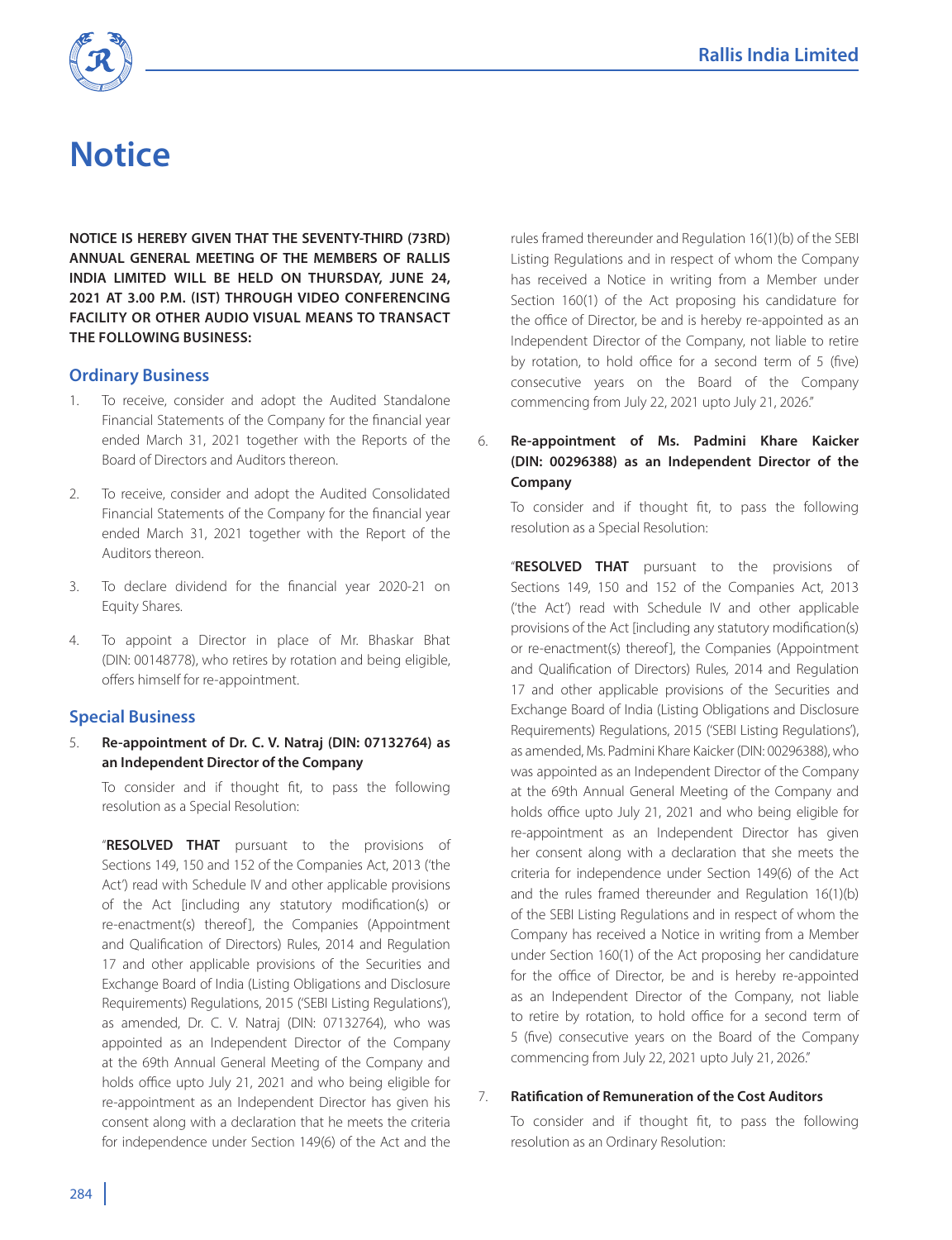"**RESOLVED THAT** pursuant to Section 148(3) and other applicable provisions, if any, of the Companies Act, 2013 [including any statutory modification(s) or re-enactment(s) thereof for the time being in force] and the Companies (Audit and Auditors) Rules, 2014, as amended, the Company hereby ratifies the remuneration of  $\bar{\tau}$  5,00,000 plus applicable taxes and out-of-pocket expenses incurred in connection with the cost audit payable to M/s. D. C. Dave & Co. (Firm Registration No. 000611), who are appointed as Cost Auditors by the Board of Directors of the Company to conduct audit of the cost records of the Company for the financial year ending March 31, 2022."

# **Notes:**

- 1. In view of the outbreak of Covid-19 pandemic, the Ministry of Corporate Affairs ('MCA') has vide its General Circular dated January 13, 2021 read with General Circulars dated April 8, 2020, April 13, 2020 and May 5, 2020 (collectively referred to as 'MCA Circulars') permitted the holding of the Annual General Meeting ('AGM') through Video Conferencing ('VC') facility or other audio visual means ('OAVM'), without the physical presence of the Members at a common venue. Further, the Securities and Exchange Board of India ('SEBI') vide its Circulars dated May 12, 2020 and January 15, 2021 ('SEBI Circulars') has also granted certain relaxations. In compliance with the applicable provisions of the Companies Act, 2013 ('the Act'), Securities and Exchange Board of India (Listing Obligations and Disclosure Requirements) Regulations, 2015 ('SEBI Listing Regulations'), MCA Circulars and SEBI Circulars, the AGM of the Company is being held through VC/OAVM on **Thursday, June 24, 2021 at 3.00 p.m. (IST)**. The proceedings of the 73rd AGM shall be deemed to be conducted at the Registered Office of the Company at 23rd Floor, Lodha Excelus, New Cuffe Parade, Off Eastern Freeway, Wadala, Mumbai – 400 037.
- 2. **PURSUANT TO THE PROVISIONS OF THE ACT, A MEMBER ENTITLED TO ATTEND AND VOTE AT THE AGM IS ENTITLED TO APPOINT A PROXY TO ATTEND AND VOTE ON HIS/HER BEHALF AND THE PROXY NEED NOT BE A MEMBER OF THE COMPANY. SINCE THIS AGM IS BEING HELD PURSUANT TO THE MCA CIRCULARS AND SEBI CIRCULARS THROUGH VC/OAVM, PHYSICAL ATTENDANCE OF MEMBERS HAS BEEN DISPENSED WITH. ACCORDINGLY, THE FACILITY FOR APPOINTMENT OF PROXIES BY THE MEMBERS WILL NOT BE AVAILABLE FOR THIS AGM AND HENCE THE PROXY FORM, ATTENDANCE SLIP AND ROUTE MAP OF AGM ARE NOT ANNEXED TO THIS NOTICE.**

3. The Explanatory Statement pursuant to Section 102 of the Act setting out material facts concerning the business under Item Nos. 5 to 7 of the Notice is annexed hereto. The Board of Directors have considered and decided to include Item Nos. 5 to 7 as given above, as Special Business in the forthcoming AGM as they are unavoidable in nature.

 The relevant details pursuant to Regulations 26(4) and 36(3) of the SEBI Listing Regulations and Secretarial Standards - 2 on General Meetings issued by the Institute of Company Secretaries of India in respect of Directors seeking re-appointment at this AGM are also annexed to this Notice.

4. The Members can join the AGM in the VC/OAVM mode 30 minutes before the scheduled time of the commencement of the Meeting by following the procedure mentioned in the Notice. The Members will be able to view the live proceedings by logging into the National Securities Depository Limited's ('NSDL') e-voting website at www.evoting.nsdl.com. The detailed instructions for joining the Meeting through VC/OAVM form part of the Notes to this Notice.

 The attendance of the Members attending the AGM through VC/OAVM will be counted for the purpose of reckoning the quorum under Section 103 of the Act.

- 5. Institutional Investors, who are Members of the Company, are encouraged to attend and vote at the 73rd AGM through VC/OAVM facility. Corporate/Institutional Members intending to appoint their authorised representatives pursuant to Sections 112 and 113 of the Act, as the case maybe, to attend the AGM through VC/OAVM or to vote through remote e-voting are requested to send a certified copy of the Board Resolution to the Scrutinizer by e-mail at navnitlb@nlba.in with a copy marked to evoting@nsdl.co.in.
- 6. The Register of Directors and Key Managerial Personnel and their shareholding, maintained under Section 170 of the Act and the Register of Contracts or Arrangements in which the Directors are interested, maintained under Section 189 of the Act will be available electronically for inspection by the Members during the AGM. Members seeking to inspect such documents can send their requests to the Company at investor\_relations@rallis.com.
- 7. In line with the MCA Circulars and SEBI Circulars, the Notice of the AGM along with the Annual Report 2020-21 is being sent only through electronic mode to those Members whose e-mail addresses are registered with the Company/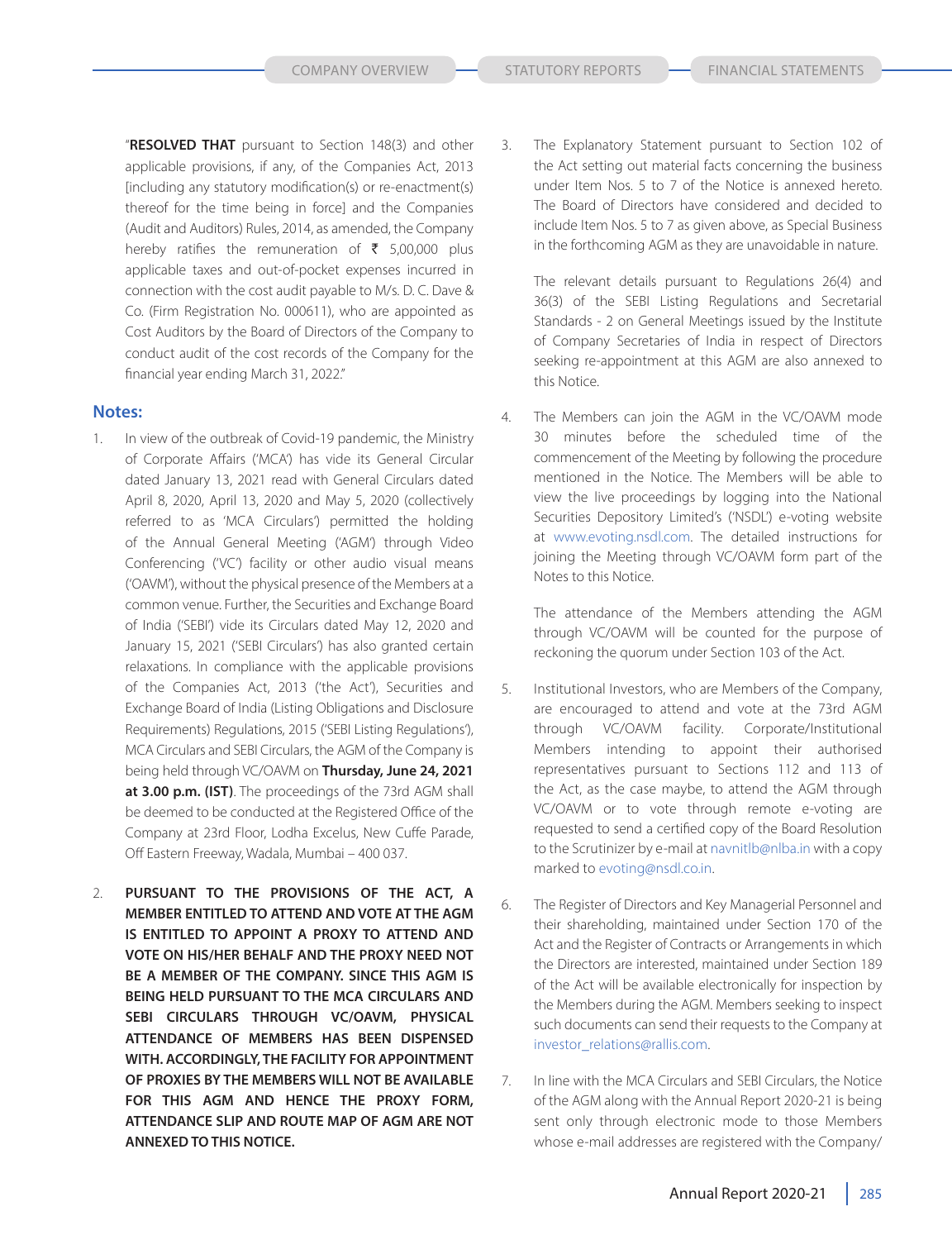

Depositories. The Notice convening the 73rd AGM has been uploaded on the website of the Company at www.rallis.co.in under 'Investor Relations' section and may also be accessed on the websites of the Stock Exchanges i.e. BSE Limited and National Stock Exchange of India Limited at www.bseindia.com and www.nseindia.com respectively. The Notice is also available on the website of NSDL at www.evoting.nsdl.com.

## 8. **Book Closure and Dividend:**

i. **The Register of Members and the Share Transfer Books of the Company will be closed from Friday, June 11, 2021 to Thursday, June 17, 2021, both days inclusive.** The dividend of ₹ 3/- per share (i.e. 300%) on the Equity Shares of the Company of  $\bar{\tau}$  1 each, if declared by the Members at the AGM, will be paid subject to deduction of income tax at source ('TDS') on or after **Tuesday, June 29, 2021** as under:

 **For Shares held in electronic form:** To all the Beneficial Owners as at the end of the day on **Thursday, June 10, 2021** in the list of beneficial owners to be furnished by NSDL and Central Depository Services (India) Limited ('CDSL'); and

 **For Shares held in physical form:** To all Members in respect of shares held in physical form after giving effect to valid transmission and transposition requests lodged with the Company as of the close of business hours on **Thursday, June 10, 2021**.

ii. Pursuant to the Finance Act, 2020, dividend income is taxable in the hands of the Shareholders and the Company is required to deduct TDS from dividend paid to the Members at prescribed rates in the Income Tax Act, 1961 ('IT Act'). In general, to enable compliance with TDS requirements, Members are requested to complete and/or update their Residential Status, Permanent Account Number ('PAN'), category as per the IT Act with their Depository Participants ('DPs') or in case shares are held in physical form, with the Company/Registrar and Transfer Agent, TSR Darashaw Consultants Private Limited ('Registrar' or 'TSR') by sending documents through e-mail by **Monday, June 7, 2021**. For the detailed process, the information is available on the Company's website at https://www.rallis.co.in/TDSIntimation.htm.

iii. **Updation of mandate for receiving dividends directly in bank account through Electronic Clearing System or any other means in a timely manner:**

 **Shares held in physical form:** Members are requested to send the following documents in original to TSR latest by **Monday, June 7, 2021**:

- a. a signed request letter mentioning your name, folio number, complete address and following details relating to bank account in which the dividend is to be received:
	- i) Name and Branch of Bank and Bank Account type;
	- ii) Bank Account Number and type allotted by your bank after implementation of Core Banking Solutions;
	- iii) 11 digit IFSC Code.
- b. original cancelled cheque bearing the name of the Member or first holder, in case shares are held jointly;
- c. self-attested photocopy of the PAN Card; and
- d. self-attested photocopy of any document (such as Aadhaar Card, Driving License, Election Identity Card, Passport) in support of the address of the Member as registered with the Company.

 **Shares held in electronic form:** Members may please note that their bank details as furnished by the respective Depositories to the Company will be considered for remittance of dividend as per the applicable regulations of the Depositories and the Company will not be able to accede to any direct request from such Members for change/addition/ deletion in such bank details. Accordingly, the Members holding shares in demat form are requested to update their Electronic Bank Mandate with their respective DPs.

 Further, please note that instructions, if any, already given by the Members in respect of shares held in physical form, will not be automatically applicable to the dividend paid on shares held in electronic form.

iv. The Members who are unable to receive the dividend directly in their bank accounts through Electronic Clearing Service or any other means, due to non-registration of the Electronic Bank Mandate, the Company shall despatch the dividend warrant/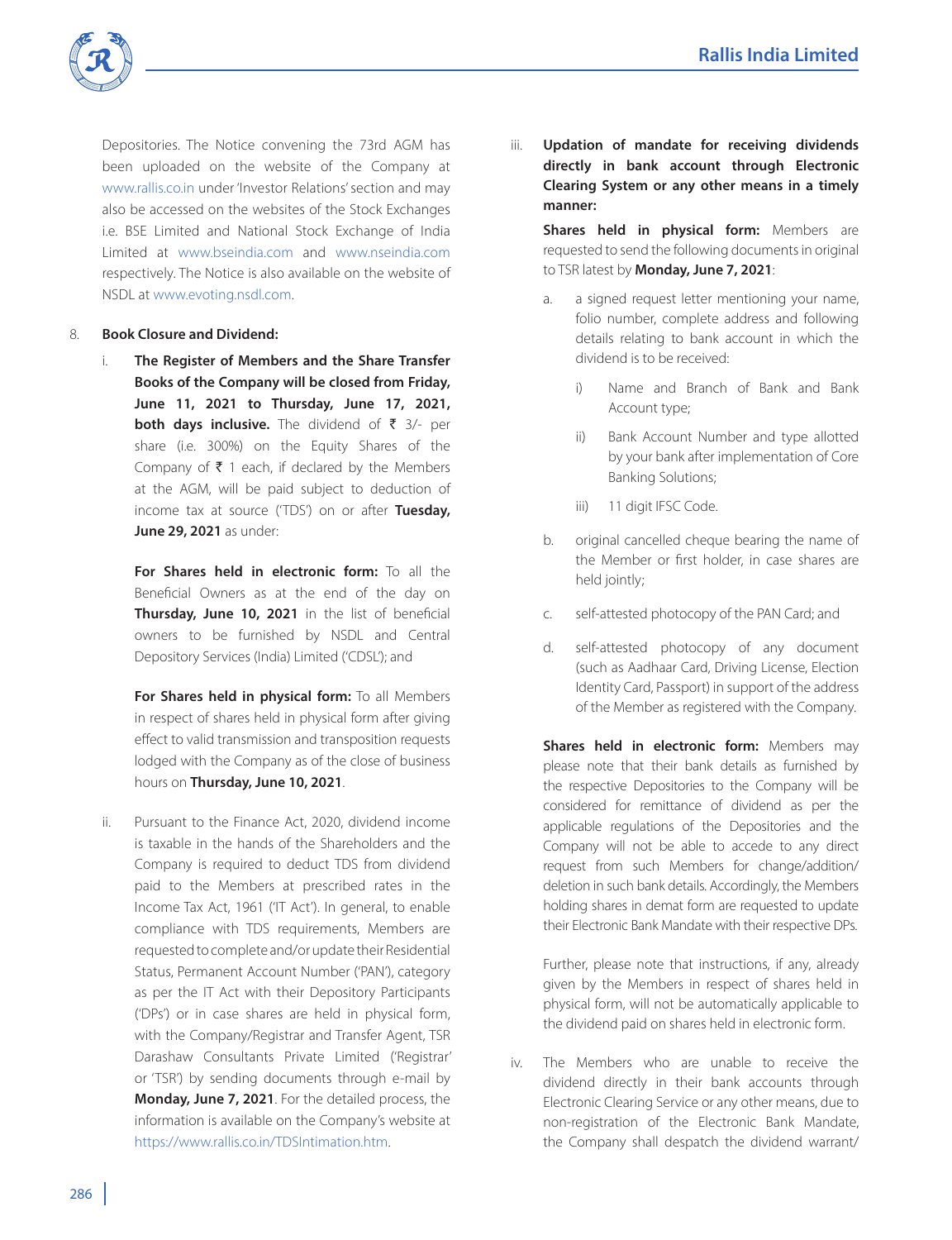bankers' cheque/demand draft to such Members at the earliest once the normalcy is restored in view of the outbreak of Covid-19 pandemic.

- 9. Effective April 1, 2019, the Company had stopped accepting any fresh transfer requests for securities held in physical form. In view of this and to eliminate all risks associated with physical shares, Members holding shares in physical form are requested to dematerialise their holdings. Members may contact TSR at csg-unit@tcplindia.co.in for assistance in this regard. Members may also refer to Frequently Asked Questions ('FAQs') on the Company's website at https://www.rallis.co.in/FAQsonDematerialisation.htm.
- 10. The format of the Register of Members prescribed by the MCA under the Act requires the Company/Registrar to record additional details of Members, including their PAN details, e-mail address, bank details for payment of dividend, etc. A form for capturing additional details is available on the Company's website under the section 'Investor Relations' at https://www.rallis.co.in/UpdationForm.htm as also attached to this Annual Report. Members holding shares in physical form are requested to submit the filled-in form to the Company or to the Registrar in physical mode as per instructions mentioned in the form. Members holding shares in electronic form are requested to submit the details to their respective DPs only and not to the Company or TSR.

 Members are requested to intimate changes, if any, pertaining to their name, postal address, e-mail address, telephone/mobile numbers, PAN, registering of nomination, power of attorney registration, Bank Mandate details, etc. to their DPs in case the shares are held in electronic form and to the Registrar at csg-unit@tcplindia.co.in in case the shares are held in physical form, quoting their folio number. Further, Members may note that SEBI has mandated the submission of PAN by every participant in the securities market.

11. **Nomination Facility:** As per the provisions of Section 72 of the Act, the facility for making nomination is available for the Members in respect of the shares held by them. Members who have not yet registered their nomination are requested to register the same by submitting Form No. SH-13. If a Member desires to cancel the earlier nomination and record a fresh nomination, he/she may submit the same in Form No. SH-14. The said forms can be downloaded from the Company's website at www.rallis.co.in under 'Investor Relations' section. Members are requested to submit the said form to their DPs in case the shares are held in electronic form and to the Registrar in case the shares are held in physical form, quoting their folio number.

- 12. **Consolidation of Physical Share Certificates:** Members holding shares in physical form, in identical order of names, in more than one folio are requested to send to the Company or TSR, the details of such folios together with the share certificates for consolidating their holdings in one folio. A consolidated share certificate will be issued to such Members after making requisite changes.
- 13. To prevent fraudulent transactions, Members are advised to exercise due diligence and notify the Company of any change in address or demise of any Member as soon as possible. Members are also advised not to leave their demat account(s) dormant for long. Periodic statement of holdings should be obtained from the concerned DP and holdings should be verified from time to time.
- 14. **Process for registering e-mail addresses to receive this Notice along with credentials for remote e-voting:**
	- i. **Registration of e-mail addresses with TSR:**  The Company has made special arrangements with TSR for registration of e-mail addresses of those Members (holding shares either in electronic or physical form) who wish to receive this Notice along with credentials for remote e-voting. Eligible Members whose e-mail addresses are not registered with the Company/DPs are required to provide the same to TSR **on or before 5.00 p.m. (IST) on Thursday, June 17, 2021** by following the process for registering e-mail address as mentioned below:
		- a. Visit the link: https://tcpl.linkintime.co.in/ EmailReg/Email\_Register.html
		- b. Select the Name of the Company from the dropdown list: **Rallis India Limited**
		- c. Enter the Folio No./DP ID, Client ID, Shareholder Name, PAN details, Mobile No. and E-mail address. Members holding shares in physical form are additionally required to enter one of their share certificate numbers and upload a self attested copy of PAN Card and address proof viz. Aadhaar Card, Passport or front and back side of their share certificate
		- d. The system will send OTP on the Mobile No. and E-mail address
		- e. Enter OTP received on Mobile No. and E-mail address
		- f. The system will then confirm the E-mail address for the limited purpose of service of Notice of AGM along with Annual Report 2020-21 and e-voting credentials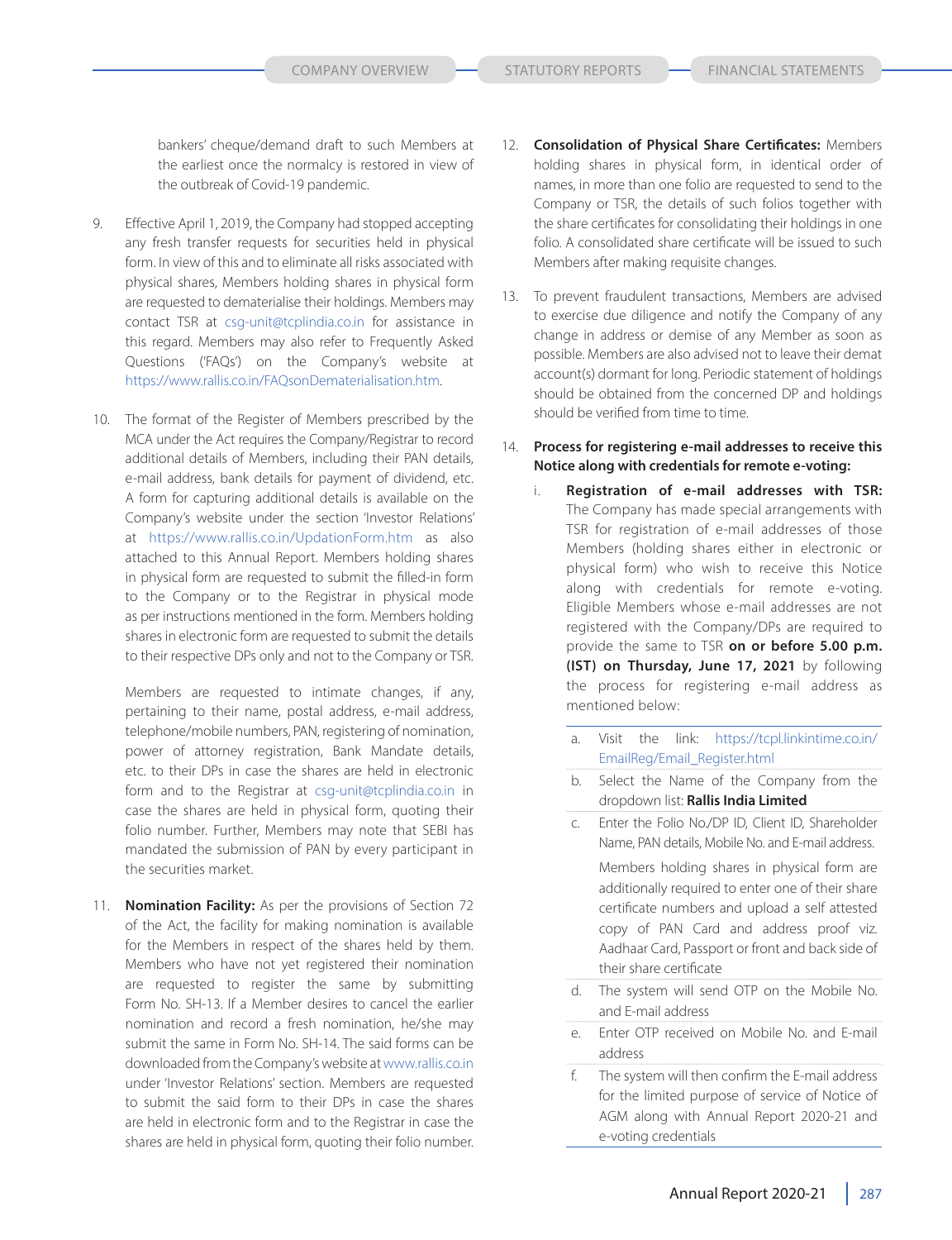

 After successful submission of the e-mail address, NSDL will e-mail a copy of this Notice and Annual Report for FY 2020-21 along with the e-voting User ID and Password. In case of any queries, Members may write to csg-unit@tcplindia.co.in or evoting@nsdl.co.in.

ii. **Registration of e-mail address permanently with the Company/DP:** Members are requested to register the e-mail address with their concerned DPs, in respect of electronic holding and with TSR, in respect of physical holding, by writing to them. The request letter should be signed by the first named shareholder. Further, those Members who have already registered their e-mail addresses are requested to keep their e-mail addresses validated/updated with their DPs/ TSR to enable servicing of notices/documents/Annual Reports and other communications electronically to their e-mail address in future.

## 15. **Remote e-voting before/during the AGM:**

- i. Pursuant to the provisions of Section 108 of the Act read with Rule 20 of the Companies (Management and Administration) Rules, 2014, as amended and Regulation 44 of the SEBI Listing Regulations, as amended and the MCA Circulars, the Company is providing facility of remote e-voting to its Members in respect of the business to be transacted at the AGM. For this purpose, the Company has appointed NSDL for facilitating voting through electronic means. The facility of casting votes by a Member using remote e-voting system as well as remote e-voting during the AGM will be provided by NSDL.
- ii. Members of the Company holding shares either in physical form or in electronic form as on the cut-off date of **Thursday, June 17, 2021** may cast their vote by remote e-voting. A person who is not a Member as on the cut-off date should treat this Notice for information purpose only. A person whose name is recorded in the Register of Members or in the Register of Beneficial Owners maintained by the Depositories as on the cut-off date only shall be entitled to avail the facility of remote e-voting before as well as during the AGM. Any non-individual shareholder or shareholder holding securities in physical mode who acquires shares of the Company and becomes a Member of the Company after the despatch of the Notice and holding shares as on the cut-off date i.e. **Thursday, June 17, 2021**, may obtain the User ID and Password by sending a request at evoting@nsdl.co.in.

 Individual shareholders holding securities in demat mode, who acquire shares of the Company and

become a Member of the Company after despatch of the Notice and holding shares as of the cut-off date i.e. **Thursday, June 17, 2021** may follow the login process mentioned below in point 17(B)(i).

- iii. The remote e-voting period commences on **Monday, June 21, 2021 at 9.00 a.m. (IST)** and ends on **Wednesday, June 23, 2021 at 5.00 p.m. (IST)**. The remote e-voting module shall be disabled by NSDL for voting thereafter. Once the vote on a resolution is cast by the Member, the Member shall not be allowed to change it subsequently. The voting rights of the Members (for voting through remote e-voting before/during the AGM) shall be in proportion to their share of the paid-up equity share capital of the Company as on the cut-off date of **Thursday, June 17, 2021**.
- iv. Members will be provided with the facility for voting through remote electronic voting system during the VC proceedings at the AGM and Members participating at the AGM, who have not already cast their vote by remote e-voting, will be eligible to exercise their right to vote at the end of discussion on such resolutions upon announcement by the Chairman. Members who have cast their vote on resolution(s) by remote e-voting prior to the AGM will also be eligible to participate at the AGM through VC/OAVM but shall not be entitled to cast their vote on such resolution(s) again.
- v. The remote e-voting module during the AGM shall be disabled by NSDL for voting 15 minutes after the conclusion of the Meeting.
- 16. Mr. N. L. Bhatia, Partner (Membership No. FCS 1176/CP No. 422) or failing him Mr. Bhaskar Upadhyay (Membership No. FCS 8663/CP No. 9625) of N. L. Bhatia & Associates, Practicing Company Secretaries, has been appointed as the Scrutiniser for providing facility to the Members of the Company to scrutinise remote e-voting process as well as voting during the AGM in a fair and transparent manner.

 The Scrutiniser will submit his/her report to the Chairman or to any other person authorised by the Chairman after the completion of the scrutiny of the e-voting (votes cast through remote e-voting before/during the AGM) within the time stipulated under the applicable laws. The results declared along with the Scrutiniser's report shall be communicated to the Stock Exchanges on which the Company's shares are listed, NSDL and TSR and will also be displayed on the Company's website at www.rallis.co.in.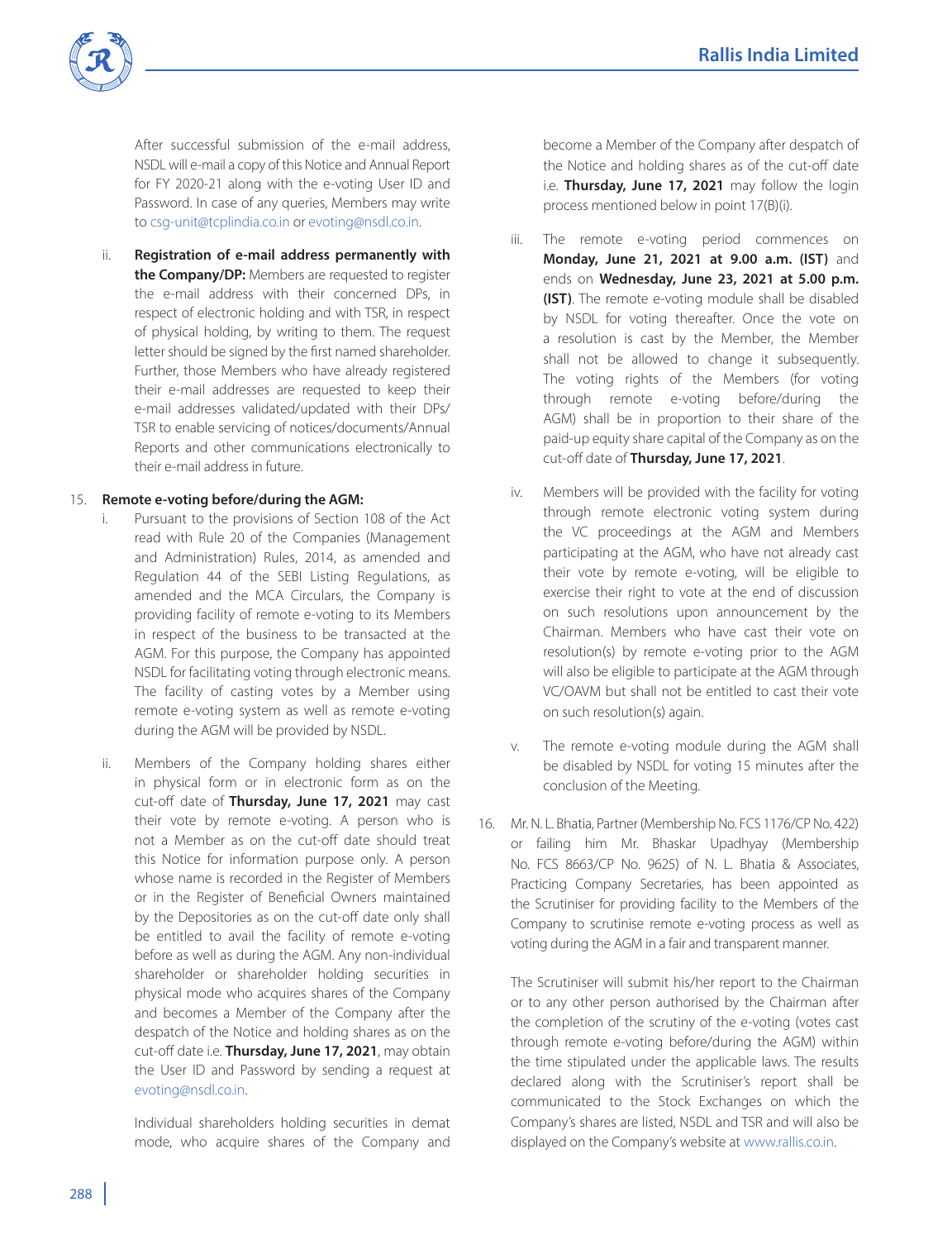17. Instructions for attending the AGM through VC/OAVM and remote e-voting (before and during the AGM) are given below:

## **A. INSTRUCTIONS FOR MEMBERS FOR ATTENDING THE AGM THROUGH VC/OAVM**

- i. Members will be provided with a facility to attend the AGM through VC/OAVM or view the live webcast through the NSDL e-Voting system. Members may access by following the steps mentioned below for login to NSDL e-Voting system. After successful login, you can see link of "VC/OAVM" placed under "Join General Meeting" menu against the Company's name. You are requested to click on VC/OAVM link placed under Join General Meeting menu. The link for VC/OAVM will be available in Shareholder/Member login where the EVEN of Company i.e. **116016** will be displayed. Please note that the Members who do not have the User ID and Password for e-Voting or have forgotten the User ID and Password may retrieve the same by following the remote e-Voting instructions mentioned in the Notice to avoid last minute rush.
- ii. Members may join the Meeting through laptops, smartphones, tablets and iPads for better experience. Further, Members will be required to use Internet with a good speed to avoid any disturbance during the Meeting. Members will need the latest version of Chrome, Safari, Internet Explorer 11, MS Edge or Firefox. Please note that participants connecting from Mobile Devices or Tablets or through Laptops connecting via mobile hotspot might experience audio/video loss due to fluctuation in their respective network. It is therefore recommended to use stable Wi-Fi or LAN connection to mitigate any glitches.
- iii. Members are encouraged to submit their questions with regard to the financial statements or any other matter to be placed at the 73rd AGM from their registered e-mail address, mentioning their name, DP ID and Client ID/Folio number and mobile number in advance at investor\_relations@rallis.com before 3.00 p.m. (IST) on Monday, June 21, 2021. Such questions by the Members shall be suitably replied to by the Company.
- iv. Members who would like to express their views/ask questions as a speaker at the Meeting may pre-register themselves by sending a request from their registered e-mail address mentioning their name, DP ID and Client ID/Folio number, PAN and mobile number at investor\_relations@rallis.com from Thursday, June 17, 2021 (9.00 a.m. IST) to Sunday, June 20, 2021 (5.00 p.m. IST). The Company reserves the right to restrict the number of speakers depending on the availability of time for the AGM.
- v. Members who need technical assistance before or during the AGM to access and participate in the Meeting may contact NSDL on evoting@nsdl.co.in/1800 1020 990/1800 224 430 or contact Mr. Amit Vishal, Senior Manager, NSDL at amitv@nsdl.co.in.

# **B. INSTRUCTIONS FOR E-VOTING BEFORE/DURING THE AGM**

## **Step 1: Access to NSDL e-Voting system**

**i) Login method for e-voting and joining virtual meeting for Individual shareholders holding securities in demat mode**

 In terms of SEBI circular dated December 9, 2020 on e-voting facility provided by Listed Companies, Individual shareholders holding securities in demat mode are allowed to vote through their demat account maintained with Depositories and Depository Participants. Shareholders are advised to update their mobile number and e-mail address in their demat accounts in order to access e-Voting facility.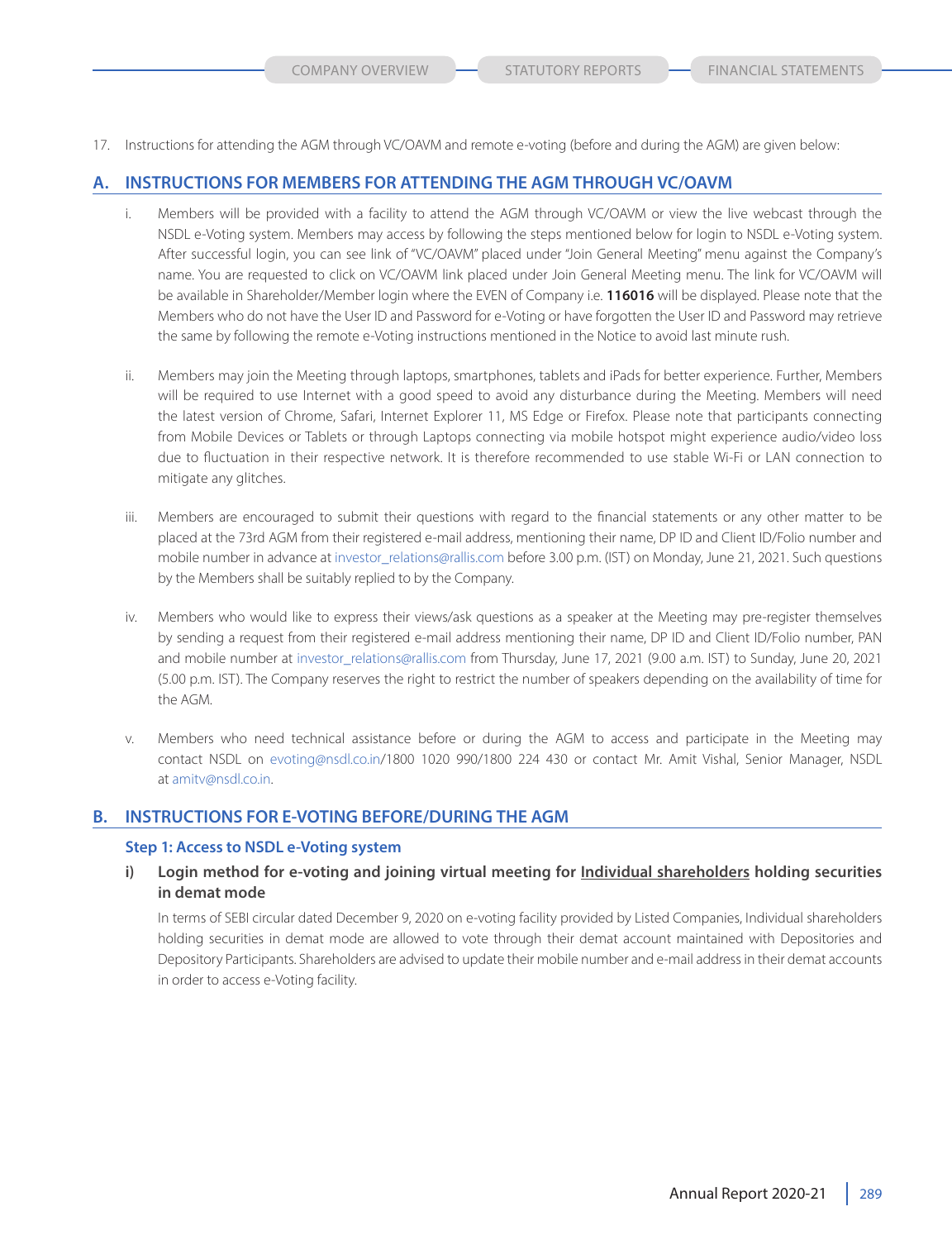

Login method for Individual shareholders holding securities in demat mode is given below:

| <b>Type of shareholders</b>                                                     | <b>Login Method</b>             |                                                                                                                                                                                                                                                                                                                                                                                                                                                                                                                                                                                                                                                                                                                                                                                                                                            |  |
|---------------------------------------------------------------------------------|---------------------------------|--------------------------------------------------------------------------------------------------------------------------------------------------------------------------------------------------------------------------------------------------------------------------------------------------------------------------------------------------------------------------------------------------------------------------------------------------------------------------------------------------------------------------------------------------------------------------------------------------------------------------------------------------------------------------------------------------------------------------------------------------------------------------------------------------------------------------------------------|--|
| Individual Shareholders<br>holding securities<br>- in<br>demat mode with NSDL   | i.                              | If you are already registered for <b>NSDL IDeAS facility</b> , please visit the e-services website<br>of NSDL https://eservices.nsdl.com/. Once the home page of e-services is launched, click<br>on the 'Beneficial Owner' icon under 'Login' which is available under 'IDeAS' section.<br>Please enter your User ID and Password. After successful authentication, you will be able<br>to see e-voting services. Click on 'Access to e-voting' under e-voting services and you<br>will be able to see e-voting page. Click on options available against the Company's name<br>or e-voting service provider - NSDL and you will be re-directed to NSDL e-voting<br>website for casting your vote during the remote e-voting period or joining virtual<br>meeting and voting during the meeting.                                           |  |
|                                                                                 | ii.                             | If the user is not registered for IDeAS e-services, option to register is available at<br>https://eservices.nsdl.com. Select 'Register Online for IDeAS' Portal or click at<br>https://eservices.nsdl.com/SecureWeb/IdeasDirectReg.jsp                                                                                                                                                                                                                                                                                                                                                                                                                                                                                                                                                                                                     |  |
|                                                                                 | iii.                            | Visit the e-voting website of NSDL. Open web browser by typing the following<br>URL: https://www.evoting.nsdl.com/. Once the home page of e-voting system is<br>launched, click on the icon 'Login' which is available under 'Shareholder/Member' section.<br>Please enter your User ID (i.e. your 16 digit demat account number held with NSDL),<br>Password/One Time Password (OTP) and a verification code as shown on the screen.<br>After successful authentication, you will be redirected to NSDL Depository site wherein<br>you can see e-voting page. Click on options available against the Company's name or<br>e-voting service provider - NSDL and you will be redirected to e-voting website of NSDL<br>for casting your vote during the remote e-voting period or joining virtual meeting and<br>voting during the meeting. |  |
|                                                                                 | iv.                             | Shareholders/Members can also download NSDL Mobile App "NSDL Speede" facility by<br>scanning the QR code mentioned below for seamless voting experience.                                                                                                                                                                                                                                                                                                                                                                                                                                                                                                                                                                                                                                                                                   |  |
|                                                                                 | NSDL Mobile App is available on |                                                                                                                                                                                                                                                                                                                                                                                                                                                                                                                                                                                                                                                                                                                                                                                                                                            |  |
|                                                                                 |                                 | Google Play<br>$\triangle$ App Store                                                                                                                                                                                                                                                                                                                                                                                                                                                                                                                                                                                                                                                                                                                                                                                                       |  |
| Individual Shareholders<br>holding<br>securities<br>in.<br>demat mode with CDSL | i.                              | Existing users who have opted for Easi/Easiest can login through their User ID<br>and Password. Option will be made available to reach e-voting page without<br>any further authentication. The URL for users to login to Easi/Easiest are<br>https://web.cdslindia.com/myeasi/home/login or www.cdslindia.com and click on<br>New System Myeasi.                                                                                                                                                                                                                                                                                                                                                                                                                                                                                          |  |
|                                                                                 | ii.                             | After successful login of Easi/Easiest, the user will also be able to see the e-voting menu.<br>The menu will have links of e-voting service provider i.e. NSDL. Click on NSDL to cast<br>your vote.                                                                                                                                                                                                                                                                                                                                                                                                                                                                                                                                                                                                                                       |  |
|                                                                                 | iii.                            | If the user is not registered for Easi/Easiest, option to register is available at<br>https://web.cdslindia.com/myeasi/Registration/EasiRegistration                                                                                                                                                                                                                                                                                                                                                                                                                                                                                                                                                                                                                                                                                       |  |
|                                                                                 | iv.                             | Alternatively, the user can directly access e-voting page by providing demat account<br>number and PAN from a link at www.cdslindia.com home page. The system will<br>authoriticate the user by sending OTP on registered Mobile No. 8. e-mail address as                                                                                                                                                                                                                                                                                                                                                                                                                                                                                                                                                                                  |  |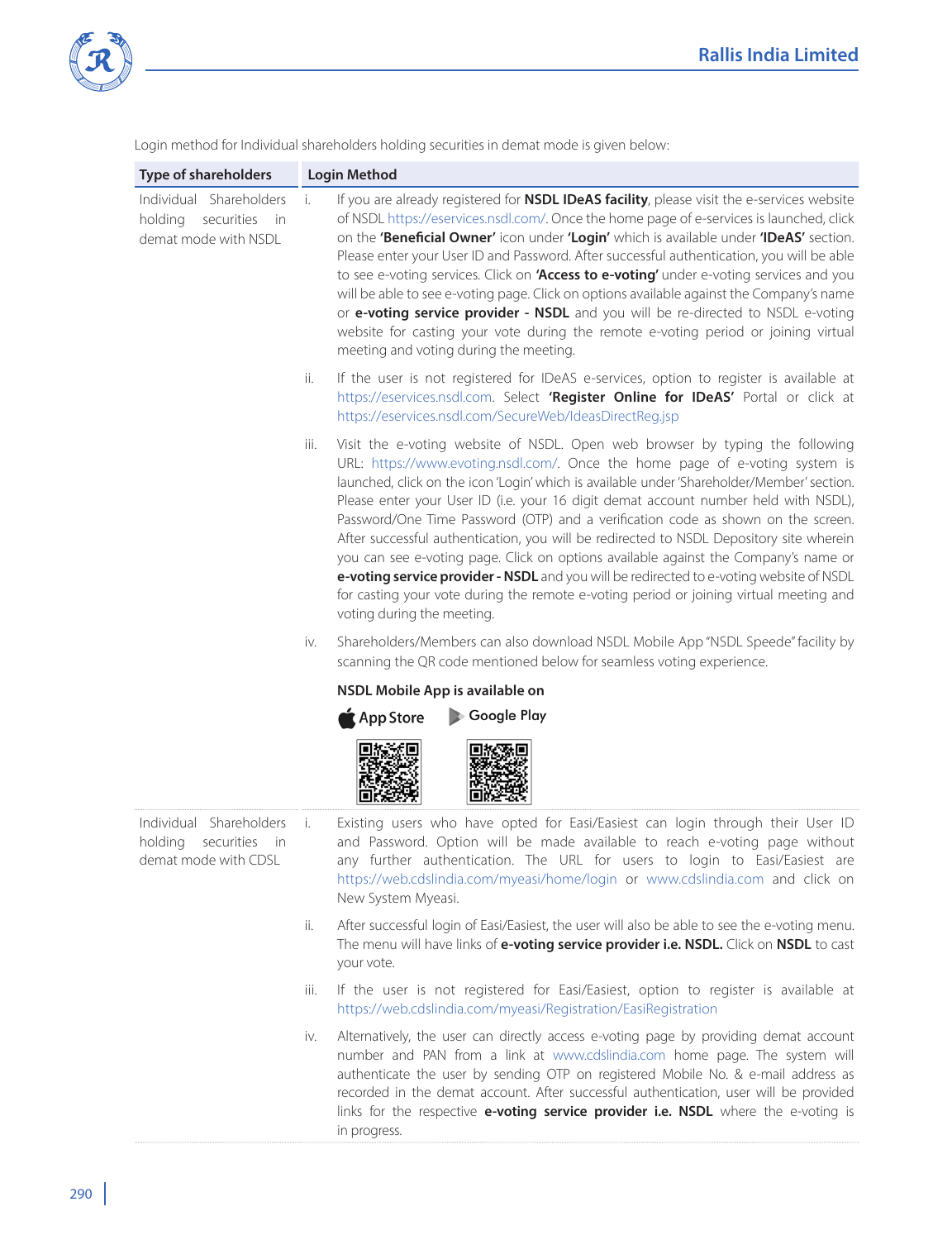| <b>Type of shareholders</b> | <b>Login Method</b>                                                                           |
|-----------------------------|-----------------------------------------------------------------------------------------------|
| Individual Shareholders     | You can also login using the login credentials of your demat account through your Depository  |
| (holding<br>securities in   | Participant registered with NSDL/CDSL for e-voting facility. Once you login, you will be able |
| demat<br>login<br>mode)     | to see e-voting option. Once you click on e-voting option, you will be redirected to NSDL/    |
| through their Depository    | CDSL Depository site after successful authentication, wherein you can see e-voting feature.   |
| Participants                | Click on options available against the Company's name or e-voting service provider-NSDL       |
|                             | and you will be redirected to e-voting website of NSDL for casting your vote during the       |
|                             | remote e-voting period or joining virtual meeting and voting during the meeting.              |

 **Important note:** Members who are unable to retrieve User ID/Password are advised to use Forgot User ID and Forgot Password option available at abovementioned website.

## **Helpdesk for Individual Shareholders holding securities in demat mode for any technical issues related to login through Depository i.e. NSDL and CDSL:**

| Login type                                                            | Helpdesk details                                                                                                                                                                 |  |  |
|-----------------------------------------------------------------------|----------------------------------------------------------------------------------------------------------------------------------------------------------------------------------|--|--|
| Individual Shareholders holding securities in<br>demat mode with NSDL | Members facing any technical issue in login can contact NSDL helpdesk<br>by sending a request at evoting@nsdl.co.in or call at toll free no.:<br>1800 1020 990 or 1800 224 430   |  |  |
| Individual Shareholders holding securities in<br>demat mode with CDSL | Members facing any technical issue in login can contact CDSL helpdesk<br>by sending a request at helpdesk.evoting@cdslindia.com or contact<br>at 022-23058738 or 022-23058542/43 |  |  |

**ii) Login Method for shareholders other than Individual shareholders holding securities in demat mode and shareholders holding securities in physical mode**

#### **The instructions for remote e-Voting before the AGM are as under:**

#### **How to Log-in to NSDL e-voting website?**

- A. Visit the e-voting website of NSDL: www.evoting.nsdl.com.
- B. Once the home page of e-voting system is launched, click on the icon 'Login' which is available under 'Shareholder/Member' section.
- C. A new screen will open. Please enter your User ID, your Password/OTP and a Verification Code as shown on the screen.

 Alternatively, if you are registered for NSDL e-services i.e. IDeAS, you can login at https://eservices.nsdl.com with your existing IDeAS login. Once you login to NSDL e-services after using your login credentials, click on e-voting and you can proceed to Step 2 i.e. Cast your vote electronically.

D. Details of User ID are given below:

| Manner of holding shares i.e. Your User ID is:<br>Demat (NSDL/CDSL) or Physical |                                                                  |                                                                                                                                                               |  |
|---------------------------------------------------------------------------------|------------------------------------------------------------------|---------------------------------------------------------------------------------------------------------------------------------------------------------------|--|
|                                                                                 | For Members who hold<br>shares in demat account<br>with NSDI     | 8 Character DP ID followed by 8 Digit Client ID<br>For example, if your DP ID is IN300*** and Client ID is 12******, then your User ID<br>is IN300***12****** |  |
|                                                                                 | ii. For Members who hold<br>shares in demat account<br>with CDSL | 16 Digit Beneficiary ID<br>For example, if your Beneficiary ID is 12**************, then your User ID is<br>$17**********************$                        |  |
|                                                                                 | iii. For Members holding shares<br>in Physical Form              | EVEN followed by Folio Number registered with the Company<br>For example, if EVEN is 116016 and Folio Number is 001***, then User ID is<br>116016001***       |  |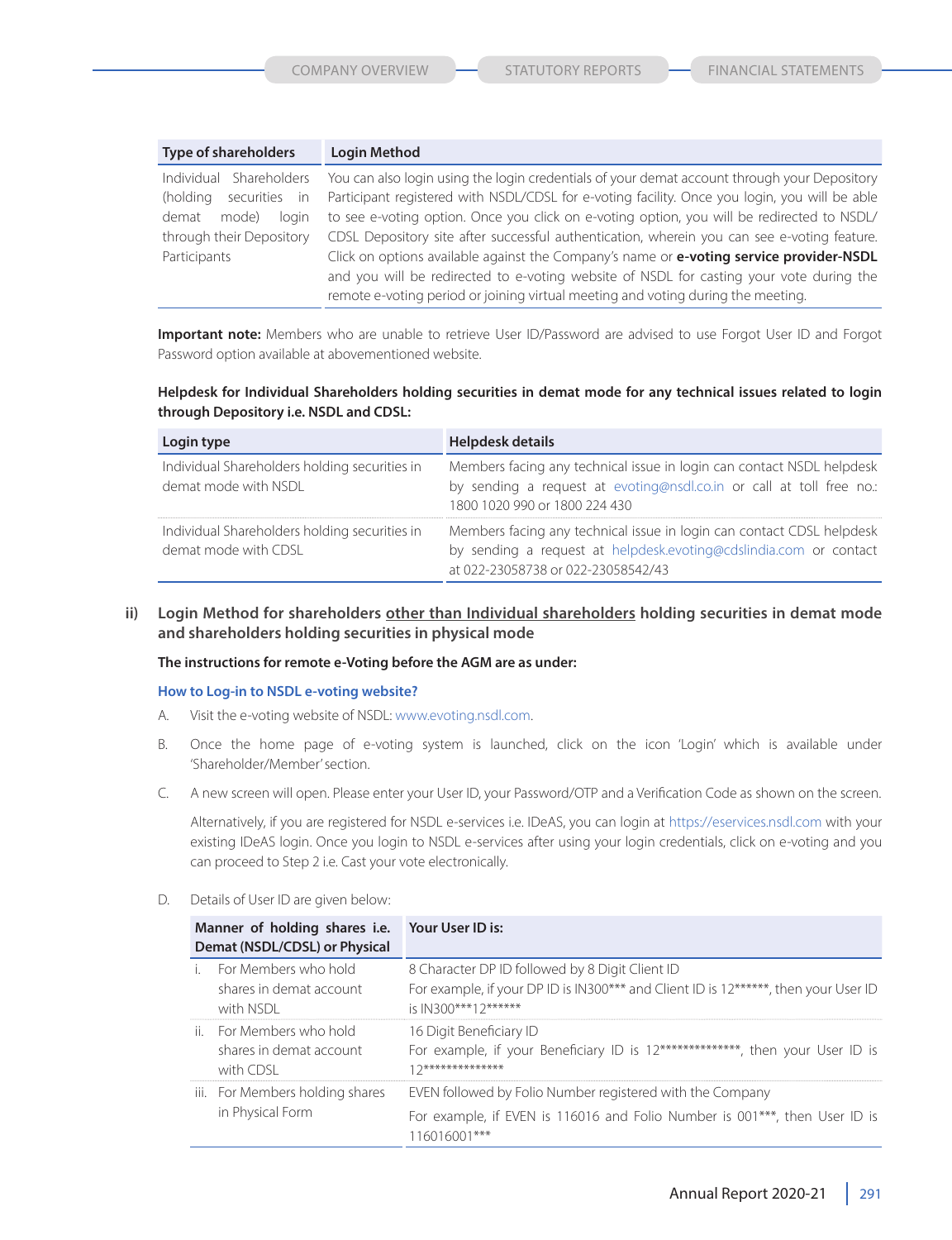

- E. Details of Password are given below:
	- i) If you are already registered for e-voting, then you can use your existing password to login and cast your vote.
	- ii) If you are using NSDL e-voting system for the first time, you will need to retrieve the 'initial password' which was communicated to you. Once you retrieve your 'initial password', you need to enter the 'initial password' and the system will prompt you to change your password.
	- iii) How to retrieve your 'initial password'?

 If your e-mail ID is registered in your demat account or with the Company, your 'initial password' is communicated to you on your e-mail ID. Trace the e-mail sent to you from NSDL from your mailbox. Open the e-mail and open the attachment i.e. a .pdf file. Open the .pdf file. The password to open the .pdf file is your 8 digit Client ID for NSDL account, last 8 digits of your Beneficiary ID for CDSL account or Folio number for shares held in physical form. The .pdf file contains your 'User ID' and your 'initial password'.

 If your e-mail ID is not registered, please follow the process mentioned in the Notice in case of those shareholders whose email ids are not registered.

- F. If you are unable to retrieve or have not received the 'initial password' or have forgotten your password:
	- i) Click on 'Forgot User Details/Password?' option available on www.evoting.nsdl.com (If you are holding shares in demat account with NSDL or CDSL).
	- ii) Click on 'Physical User Reset Password?' option available on www.evoting.nsdl.com (If you are holding shares in physical mode).
	- iii) If you are still unable to get the password by aforesaid two options, you can send a request at evoting@nsdl.co.in mentioning your demat account number/folio number, your PAN, your name and your registered address.
	- iv) Members can also use the OTP based login for casting the votes on the e-Voting system of NSDL.
- G. After entering your password, tick on Agree to 'I hereby agree to all Terms and Conditions' by selecting on the check box.
- H. Now, you will have to click on the 'Login' button.
- I. After you click on the 'Login' button, home page of e-voting will open.

# **Step 2: Cast your vote electronically and join the AGM on NSDL e-voting system.**

### **How to cast your vote electronically on NSDL e-voting system?**

- A. After successful login at Step 1, you will be able to see EVEN of all the companies in which you are holding shares and whose voting cycle and General Meeting is in active status.
- B. Select EVEN of Company i.e. **116016** for which you wish to cast your vote during the remote e-Voting period and during the AGM. For joining virtual meeting, you need to click on "VC/OAVM" link placed under "Join General Meeting"
- C. Now you are ready for e-voting as the Voting page opens.
- D. Cast your vote by selecting appropriate options i.e. assent or dissent, verify/modify the number of shares for which you wish to cast your vote and click on 'Submit' and also 'Confirm' when prompted.
- E. Upon confirmation, the message 'Vote cast successfully' will be displayed.
- F. You can also take the printout of the votes cast by you by clicking on the print option on the confirmation page.
- G. Once you confirm your vote on the resolution, you will not be allowed to modify your vote.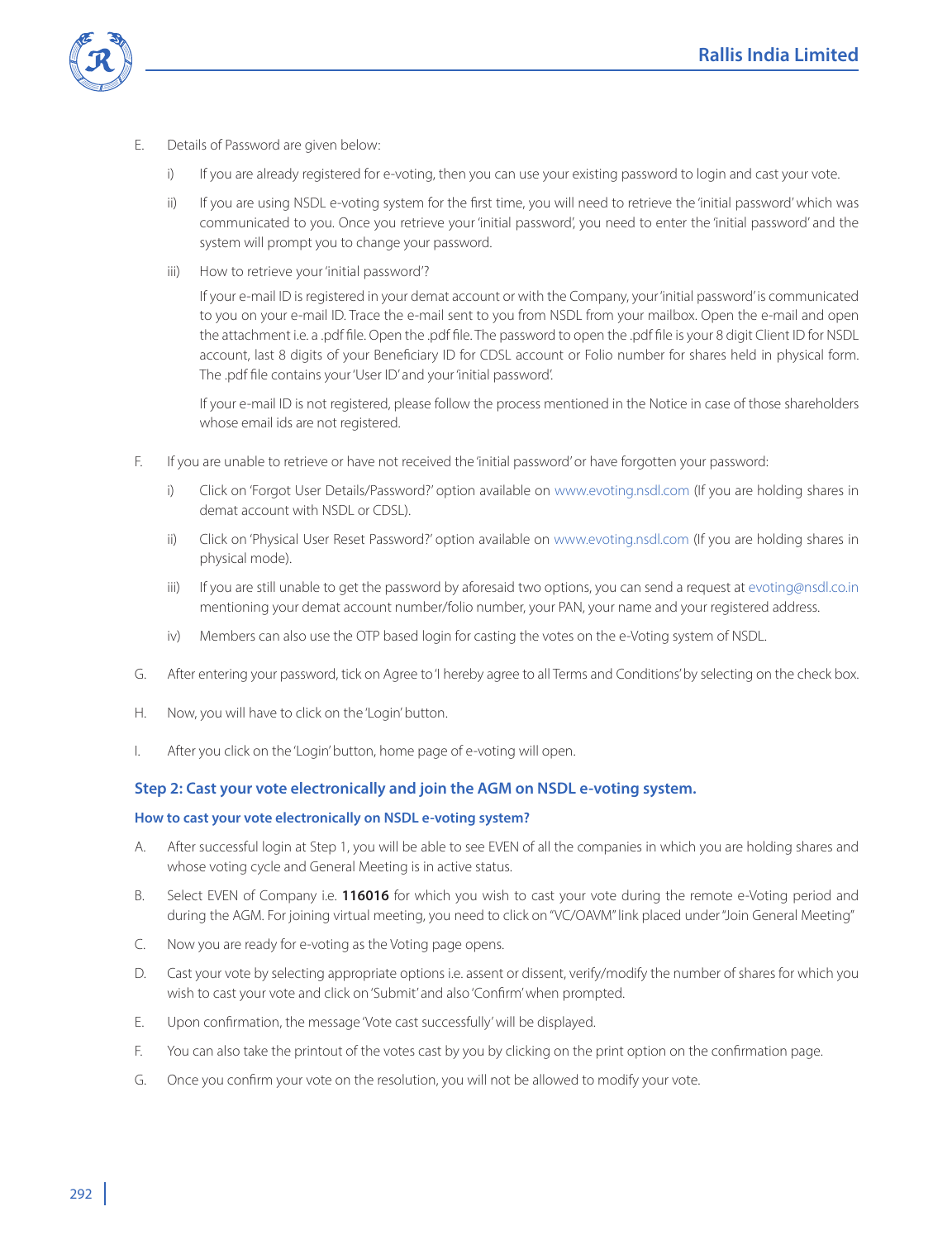#### **The instructions for remote e-voting during the AGM are as under:**

- i. The procedure for remote e-voting during the AGM is same as the instructions mentioned above for remote e-voting since the Meeting is being held through VC/OAVM.
- ii. Only those Members who will be present in the AGM through VC/OAVM facility and have not cast their vote on the Resolutions through remote e-voting and are otherwise not barred from doing so shall be eligible to vote through remote e-voting system during the AGM.
- iii. Members who have voted through remote e-voting will be eligible to attend the AGM. However, they will not be eligible to vote at the AGM.
- iv. The details of the person who may be contacted for any grievances connected with the facility for remote e-voting on the day of the AGM shall be the same person mentioned for remote e-voting.

#### **General Guidelines for Members**

- i. It is strongly recommended not to share your password with any other person and take utmost care to keep your password confidential. Login to the e-voting website will be disabled upon five unsuccessful attempts to key in the correct password. In such an event, you will need to go through the 'Forgot User Details/Password?' or 'Physical User Reset Password?' option available on www.evoting.nsdl.com to reset the password.
- ii. In case of any queries/grievances pertaining to remote e-voting (before the AGM/during the AGM), you may refer to the Frequently Asked Questions ('FAQs') for shareholders and e-voting user manual for shareholders available in the 'Downloads' section of www.evoting.nsdl.com or call on the toll-free number: 1800 1020 990/1800 224 430 or send a request at evoting@nsdl.co.in or contact Mr. Amit Vishal or Ms. Pallavi Mhatre from NSDL at the designated e-mail IDs: evoting@nsdl.co.in or amitv@nsdl.co.in or pallavid@nsdl.co.in.

### **By Order of the Board of Directors**

**Yashaswin Sheth Company Secretary**

Mumbai, April 22, 2021 **ACS 15388** ACS 15388

#### **Registered Office:**

Rallis India Limited 23rd Floor, Lodha Excelus, New Cuffe Parade, Off Eastern Freeway, Wadala, Mumbai - 400 037 CIN: L36992MH1948PLC014083 Tel. No.: +91 22 6232 7400 E-mail: investor\_relations@rallis.com Website: www.rallis.co.in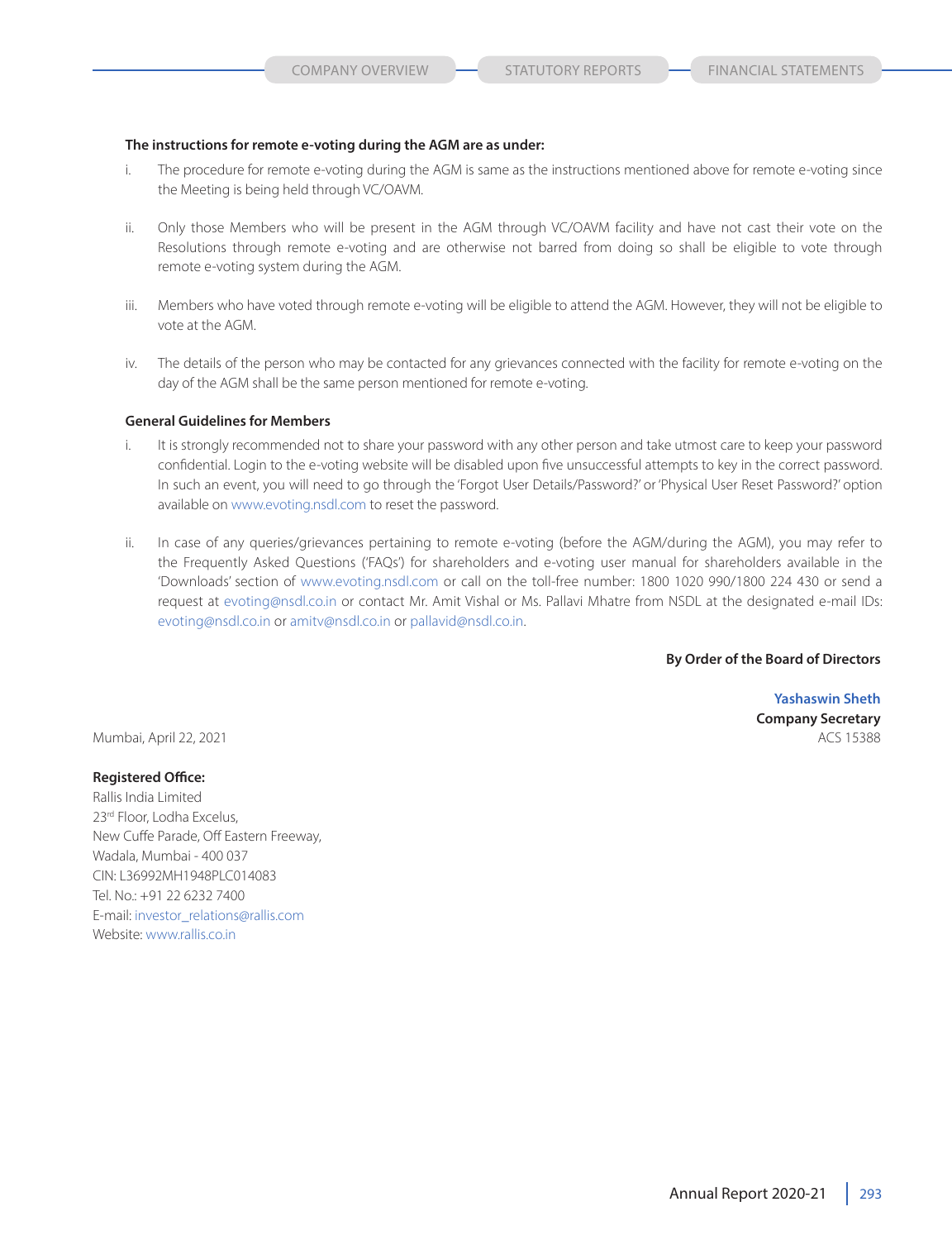

# **Explanatory Statement pursuant to Section 102 of the Companies Act, 2013**

Pursuant to Section 102 of the Companies Act, 2013 ('the Act'), the following Explanatory Statement sets out all material facts relating to the business mentioned under Item Nos. 5 to 7 of the accompanying Notice dated April 22, 2021:

# **Item No. 5:**

Dr. C. V. Natraj is currently an Independent Director of the Company and the Chairman of Nomination & Remuneration Committee ('NRC') and Safety, Health, Environment and Sustainability Committee and Member of the Audit Committee.

Dr. C. V. Natraj was appointed as an Independent Director of the Company by the Members at the 69th AGM of the Company to hold office upto July 21, 2021 and is eligible for re-appointment for a second term on the Board of the Company as an Independent Director. Based on the recommendations of the NRC, the Board of Directors propose the re-appointment of Dr. C. V. Natraj as an Independent Director of the Company, not liable to retire by rotation, for a second term of 5 (five) consecutive years commencing from July 22, 2021 to July 21, 2026, subject to the approval of the Members by a Special Resolution. The Company has in terms of Section 160(1) of the Act received a notice from a Member proposing his candidature for the office of Director.

Based on the performance evaluation of the Independent Directors and as per the recommendations of the NRC, given his background, experience and contribution, the Board is of the opinion that Dr. Natraj's continued association would be of immense benefit to the Company and it is therefore desirable to continue to avail his services as an Independent Director.

The Company has received a declaration from Dr. Natraj confirming that he meets the criteria of independence as prescribed under Section 149(6) of the Act and Regulation 16(1)(b) of the Securities and Exchange Board of India (Listing Obligations and Disclosure Requirements) Regulations, 2015 ('SEBI Listing Regulations'). In terms of Regulation 25(8) of the SEBI Listing Regulations, Dr. Natraj has confirmed that he is not aware of any circumstance or situation which exists or may be reasonably anticipated that could impair or impact his ability to discharge his duties. Dr. Natraj has also confirmed that he is not debarred from holding the office of Director by virtue of any SEBI Order or any such authority pursuant to circulars dated June 20, 2018 issued by BSE Limited

and National Stock Exchange of India Limited pertaining to enforcement of SEBI Orders regarding appointment of Directors by the listed companies. Further, Dr. Natraj is not disqualified from being appointed as Director in terms of Section 164 of the Act and has given his consent to act as Director, subject to re-appointment by the Members. Dr. Natraj has confirmed that he is in compliance with Rules 6(1) and 6(2) of the Companies (Appointment and Qualification of Directors) Rules, 2014, with respect to his registration with the data bank of Independent Directors maintained by the Indian Institute of Corporate Affairs ('IICA'). Dr. Natraj is exempt from the requirement to undertake online proficiency self-assessment test conducted by IICA.

In the opinion of the Board, Dr. C. V. Natraj fulfils the conditions specified in the Act and the SEBI Listing Regulations for re-appointment as an Independent Director and that he is independent of the Management. The terms and conditions of the re-appointment of Independent Directors would be made available for inspection to the Members by sending a request along with their DP/Client ID or Folio No. from their registered email address to the Company at investor\_relations@rallis.com.

Dr. Natraj holds a Ph.D. degree in Chemistry from the Indian Institute of Science ('IISc'), Bangalore and has more than 30 years of experience in research. He also has post-doctoral research experience in Biochemistry from the University of Michigan, Ann Arbor.

Dr. Natraj joined Hindustan Lever Limited ('HLL') in their Research Centre, where he gained experience working in a number of scientific disciplines, eventually getting to head the function as Director on the Board of HLL. He went on to lead the Corporate Research function for Unilever as Senior Vice President and was responsible for the global exploratory research in Unilever. He is the Technical Advisor to the Society of Innovation and Development at the IISc, where he helps in setting up a technology transfer process that will take the inventions in IISc to the market.

In compliance with the provisions of Section 149 read with Schedule IV to the Act, Regulation 17 of the SEBI Listing Regulations and other applicable provisions of the Act and SEBI Listing Regulations, the re-appointment of Dr. Natraj as an Independent Director is now placed for the approval of the Members by a Special Resolution.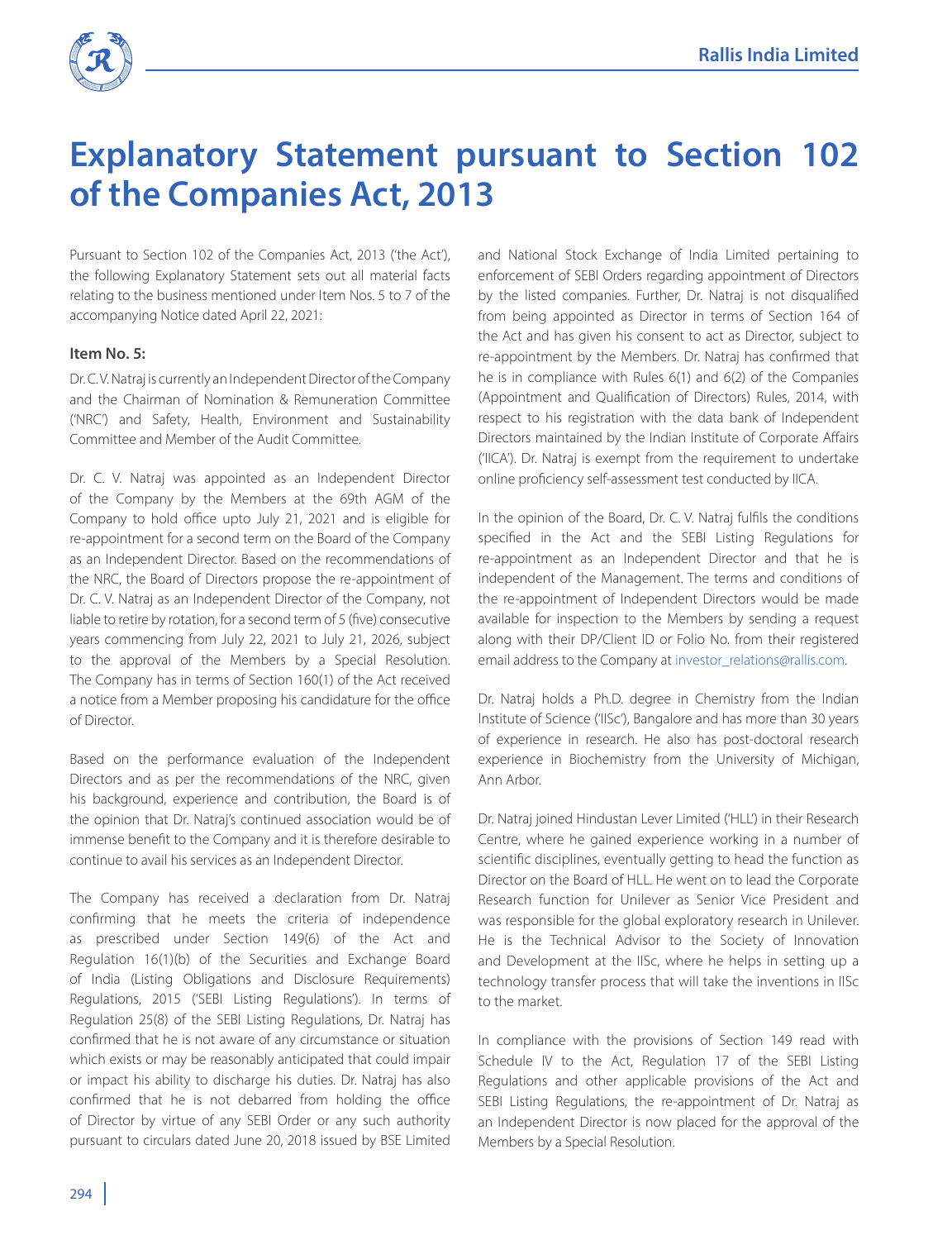The Board commends the Special Resolution set out in Item No. 5 of the accompanying Notice for approval of the Members.

Except Dr. Natraj and his relatives, none of the Directors or Key Managerial Personnel ('KMP') of the Company and their respective relatives are concerned or interested in the resolution set out at Item No. 5 of the accompanying Notice. Dr. Natraj is not related to any other Director or KMP of the Company.

#### **Item No. 6:**

Ms. Padmini Khare Kaicker is currently an Independent Director of the Company and the Chairperson of Audit Committee and Member of the NRC and Risk Management Committee.

Ms. Padmini Khare Kaicker was appointed as an Independent Director of the Company by the Members at the 69th AGM of the Company held on June 23, 2017 to hold office upto July 21, 2021 and is eligible for re-appointment for a second term on the Board of the Company as an Independent Director. Based on the recommendations of the NRC, the Board of Directors propose the re-appointment of Ms. Padmini Khare Kaicker as an Independent Director of the Company, not liable to retire by rotation, for a second term of 5 (five) consecutive years commencing from July 22, 2021 to July 21, 2026, subject to the approval of the Members by a Special Resolution. The Company has in terms of Section 160(1) of the Act received a notice from a Member proposing her candidature for the office of Director.

Based on the performance evaluation of the Independent Directors and as per the recommendations of the NRC, given her background, experience and contribution, the Board is of the opinion that Ms. Kaicker's continued association would be of immense benefit to the Company and it is therefore desirable to continue to avail her services as an Independent Director.

The Company has received a declaration from Ms. Kaicker confirming that she meets the criteria of independence as prescribed under Section 149(6) of the Act and Regulation 16(1)(b) of the Securities and Exchange Board of India (Listing Obligations and Disclosure Requirements) Regulations, 2015 ('SEBI Listing Regulations'). In terms of Regulation 25(8) of the SEBI Listing Regulations, Ms. Kaicker has confirmed that she is not aware of any circumstance or situation which exists or may be reasonably anticipated that could impair or impact her ability to discharge her duties. Ms. Kaicker has also confirmed that she is not debarred from holding the office of Director by virtue of any SEBI Order or any such authority pursuant to circulars dated June 20, 2018 issued by BSE Limited and National Stock Exchange of India Limited pertaining to enforcement of SEBI Orders regarding appointment of Directors by the listed companies.

Further, Ms. Kaicker is not disqualified from being appointed as Director in terms of Section 164 of the Act and has given her consent to act as Director, subject to re-appointment by the Members. Ms. Kaicker has confirmed that she is in compliance with Rules 6(1) and 6(2) of the Companies (Appointment and Qualification of Directors) Rules, 2014, with respect to her registration with the data bank of Independent Directors maintained by the Indian Institute of Corporate Affairs ('IICA'). Ms. Kaicker is exempt from the requirement to undertake online proficiency self-assessment test conducted by IICA.

In the opinion of the Board, Ms. Kaicker fulfils the conditions specified in the Act and the SEBI Listing Regulations for re-appointment as an Independent Director and that she is independent of the Management. The terms and conditions of the re-appointment of Independent Directors would be made available for inspection to the Members by sending a request along with their DP/Client ID or Folio No. from their registered email address to the Company at investor\_relations@rallis.com.

Ms. Kaicker joined the accountancy profession in 1990 after completing her B.Sc. in Mathematics. She is a qualified Chartered Accountant from the Institute of Chartered Accountants of India, a Certified Public Accountant (USA) and a Diploma holder in Business Finance from the Institute of Chartered Financial Analysts of India. She is the Managing Partner of B. K. Khare & Co., one of the leading Indian accounting firms. She has over 25 years of experience serving large and midsized clients in several sectors in areas of audit, taxation, corporate finance, risk management and corporate governance. She has been involved in Corporate Advisory, M&A and restructuring initiatives and has also been serving on the Boards of some companies, including being Chairperson of Audit Committee.

In compliance with the provisions of Section 149 read with Schedule IV to the Act, Regulation 17 of the SEBI Listing Regulations and other applicable provisions of the Act and SEBI Listing Regulations, the re-appointment of Ms. Kaicker as an Independent Director is now placed for the approval of the Members by a Special Resolution.

The Board commends the Special Resolution set out in Item No. 6 of the accompanying Notice for approval of the Members.

Except Ms. Kaicker and her relatives, none of the Directors or Key Managerial Personnel ('KMP') of the Company and their respective relatives are concerned or interested in the resolution set out at Item No. 6 of the accompanying Notice. Ms. Kaicker is not related to any other Director or KMP of the Company.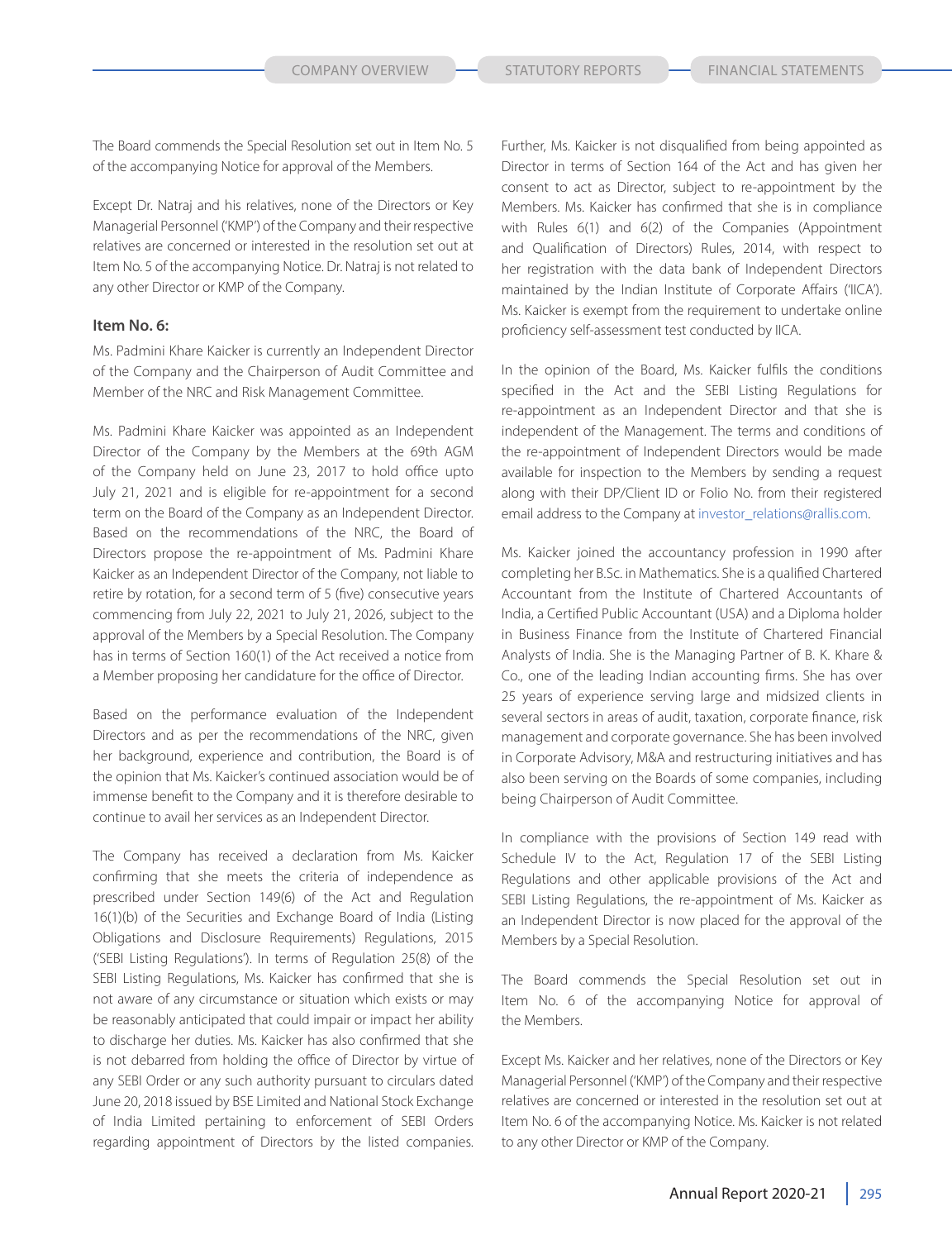

# **Item No. 7:**

The Company is directed under the provisions of Section 148 of the Act read with the Companies (Cost Records and Audit) Rules, 2014, as amended, to have the audit of its cost records conducted by a Cost Accountant. Further, in accordance with the provisions of Section 148 of the Act read with the Companies (Audit and Auditors) Rules, 2014, the remuneration payable to the Cost Auditors has to be ratified by the Members of the Company.

The Board of Directors, on the recommendation of the Audit Committee, approved the appointment of M/s. D. C. Dave & Co. (Firm Registration No. 000611), as the Cost Auditors of the Company to conduct audit of the cost records of the Company for the financial year ending March 31, 2022, at a remuneration of  $\bar{\tau}$  5,00,000 plus applicable taxes and out-of-pocket expenses.

M/s. D. C. Dave & Co. have the necessary experience in the field of cost audit and have submitted a certificate regarding their eligibility for appointment as Cost Auditors of the Company.

Accordingly, consent of the Members is sought by way of an Ordinary Resolution as set out at Item No. 7 of the accompanying Notice for ratification of the remuneration amounting to  $\bar{\tau}$  5,00,000 plus applicable taxes, travel and out-of-pocket expenses payable to the Cost Auditors for the financial year ending March 31, 2022.

The Board commends the Ordinary Resolution set out at Item No. 7 of the accompanying Notice for the approval of the Members.

None of the Directors or Key Managerial Personnel of the Company and their respective relatives are concerned or interested, financially or otherwise, in the resolution at Item No. 7 of the accompanying Notice.

#### **By Order of the Board of Directors**

**Yashaswin Sheth Company Secretary** Mumbai, April 22, 2021 Mumbai, ACS 15388

## **Registered Office:**

Rallis India Limited 23rd Floor, Lodha Excelus, New Cuffe Parade, Off Eastern Freeway, Wadala, Mumbai - 400 037 CIN: L36992MH1948PLC014083 Tel. No.: +91 22 6232 7400 E-mail: investor\_relations@rallis.com Website: www.rallis.co.in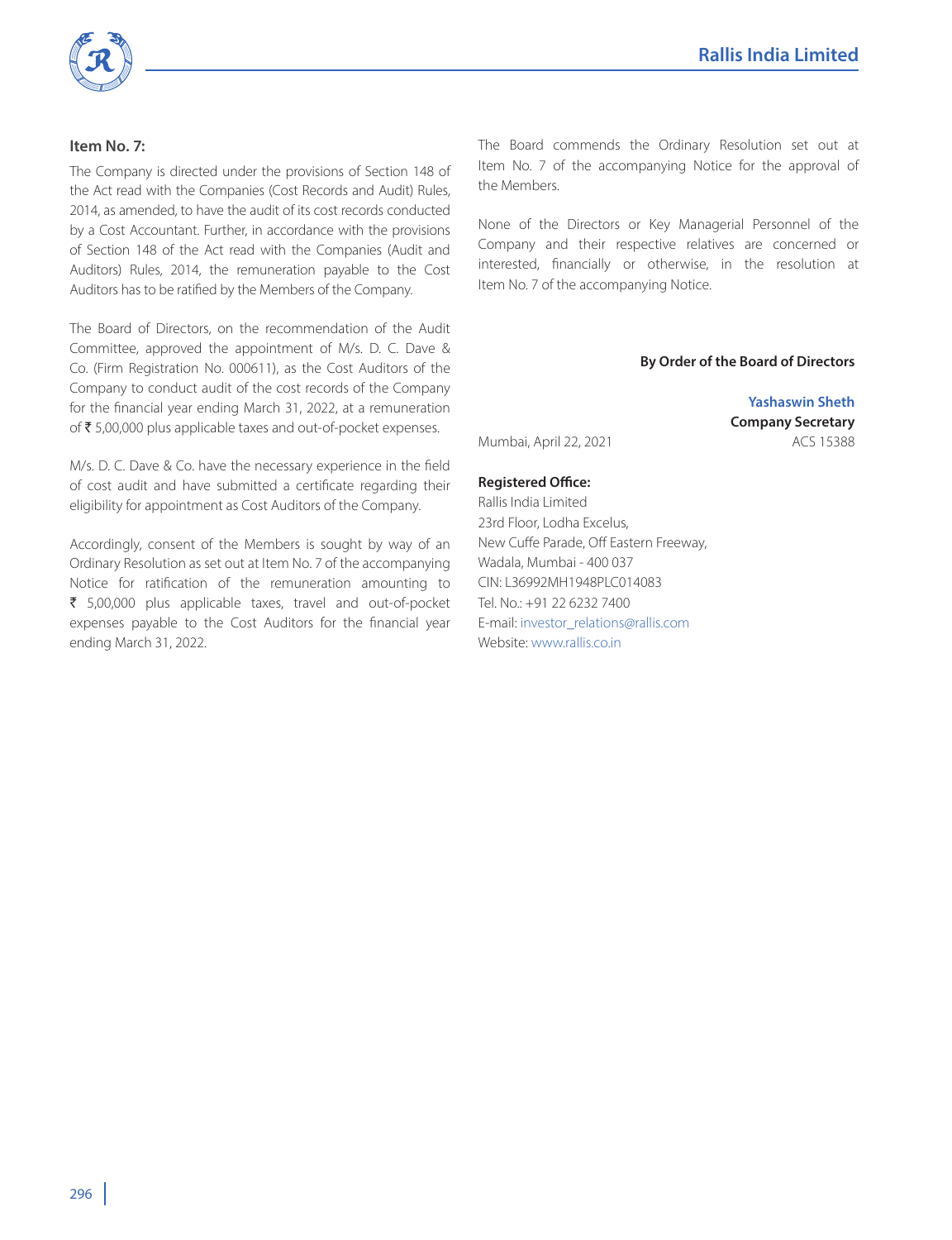# **Details of Directors seeking re-appointment at the AGM**

**[Pursuant to Regulations 26(4) and 36(3) of the SEBI Listing Regulations and Secretarial Standard - 2 on General Meetings]**

| <b>Name of Director</b>                                                                          | <b>Mr. Bhaskar Bhat</b>                                                                                                                                                                                | Dr. C. V. Natraj                                                                                         | Ms. Padmini Khare Kaicker                                                                                                                                                                                                                                                                                                                                                                 |
|--------------------------------------------------------------------------------------------------|--------------------------------------------------------------------------------------------------------------------------------------------------------------------------------------------------------|----------------------------------------------------------------------------------------------------------|-------------------------------------------------------------------------------------------------------------------------------------------------------------------------------------------------------------------------------------------------------------------------------------------------------------------------------------------------------------------------------------------|
| <b>DIN</b>                                                                                       | 00148778                                                                                                                                                                                               | 07132764                                                                                                 | 00296388                                                                                                                                                                                                                                                                                                                                                                                  |
| Date of Birth                                                                                    | August 29, 1954                                                                                                                                                                                        | July 31, 1953                                                                                            | April 15, 1965                                                                                                                                                                                                                                                                                                                                                                            |
| Age                                                                                              | 66 years                                                                                                                                                                                               | 67 years                                                                                                 | 56 years                                                                                                                                                                                                                                                                                                                                                                                  |
| Date of first                                                                                    | October 8, 2015                                                                                                                                                                                        | July 22, 2016                                                                                            | July 22, 2016                                                                                                                                                                                                                                                                                                                                                                             |
| appointment                                                                                      |                                                                                                                                                                                                        |                                                                                                          |                                                                                                                                                                                                                                                                                                                                                                                           |
| <b>Oualifications</b>                                                                            | from IIM - Ahmedabad                                                                                                                                                                                   | from IIT - Madras, Post Graduate Indian Institute of Science, Mathematics,<br>Ann Arbor                  | B.Tech (Mechanical Engineering) Ph.D. in Chemistry from the Chartered Accountant, B.Sc. in<br>Certified<br>Public<br>Diploma Holder in Management Bangalore. Post-doctoral research Accountant (USA) and Diploma<br>experience in Biochemistry from holder in Business Finance from<br>the University of Michigan, the Institute of Chartered Financial<br>Analysts of India              |
| <b>Expertise</b><br>in<br>functional areas                                                       | general management                                                                                                                                                                                     | HR, international business and of science & research, general Corporate<br>and<br>multiple<br>experience | specific Mr. Bhat has extensive experience Dr. Natraj has more than 30 Ms. Kaicker has over 25 years of<br>in the field of sales and marketing, years of experience in the field experience in areas of Audit, Taxation,<br>Finance,<br>Corporate<br>management, strategic planning Advisory, Risk Management and<br>geography Corporate Governance, M&A and<br>restructuring initiatives |
| <b>Terms and conditions N.A.</b><br>of re-appointment                                            |                                                                                                                                                                                                        | Re-appointment<br>as<br>commencing<br>period<br>July 22, 2021 to July 21, 2026                           | an Re-appointment as an Independent<br>Independent Director for a Director for a period commencing<br>from from July 22, 2021 to July 21, 2026                                                                                                                                                                                                                                            |
| Details of remuneration Sitting Fees: ₹ 2,00,000                                                 |                                                                                                                                                                                                        | Sitting Fees: ₹ 4,20,000                                                                                 | Sitting Fees: ₹ 4,00,000                                                                                                                                                                                                                                                                                                                                                                  |
| last drawn (FY 2020-21) Commission: ₹ 31,24,000#                                                 |                                                                                                                                                                                                        | Commission: ₹46,34,000#                                                                                  | Commission: ₹44,81,000#                                                                                                                                                                                                                                                                                                                                                                   |
| No. of Board Meetings 7<br>attended during the<br>year                                           |                                                                                                                                                                                                        | 7                                                                                                        | 7                                                                                                                                                                                                                                                                                                                                                                                         |
| Relationship with other None<br><b>Directors and KMPs</b>                                        |                                                                                                                                                                                                        | None                                                                                                     | None                                                                                                                                                                                                                                                                                                                                                                                      |
| No. of shares held in<br>the Company:<br>A) Own<br>B) For other persons<br>on a beneficial basis | <b>NIL</b><br>NII                                                                                                                                                                                      | 4,831<br><b>NIL</b>                                                                                      | <b>NIL</b><br><b>NIL</b>                                                                                                                                                                                                                                                                                                                                                                  |
| in which Directorship 2. Trent Limited*<br>2021 (excluding foreign<br>companies)                 | List of other companies 1. Tata Sons Private Limited<br>held as on March 31, 3. Titan Company Limited*<br>4. Bosch Limited*<br>5. Tata SIA Airlines Limited<br>6. Caratlane Trading Private<br>Limited | 1. Tata Chemicals Limited*                                                                               | 1. Tata Cleantech Capital Limited*<br>2. Kotak Mahindra Investments<br>Limited*<br>3. Tata Chemicals Limited*<br>4. J B Chemicals and<br>Pharmaceuticals Limited*<br>5. Mumbai Mobile Creches                                                                                                                                                                                             |